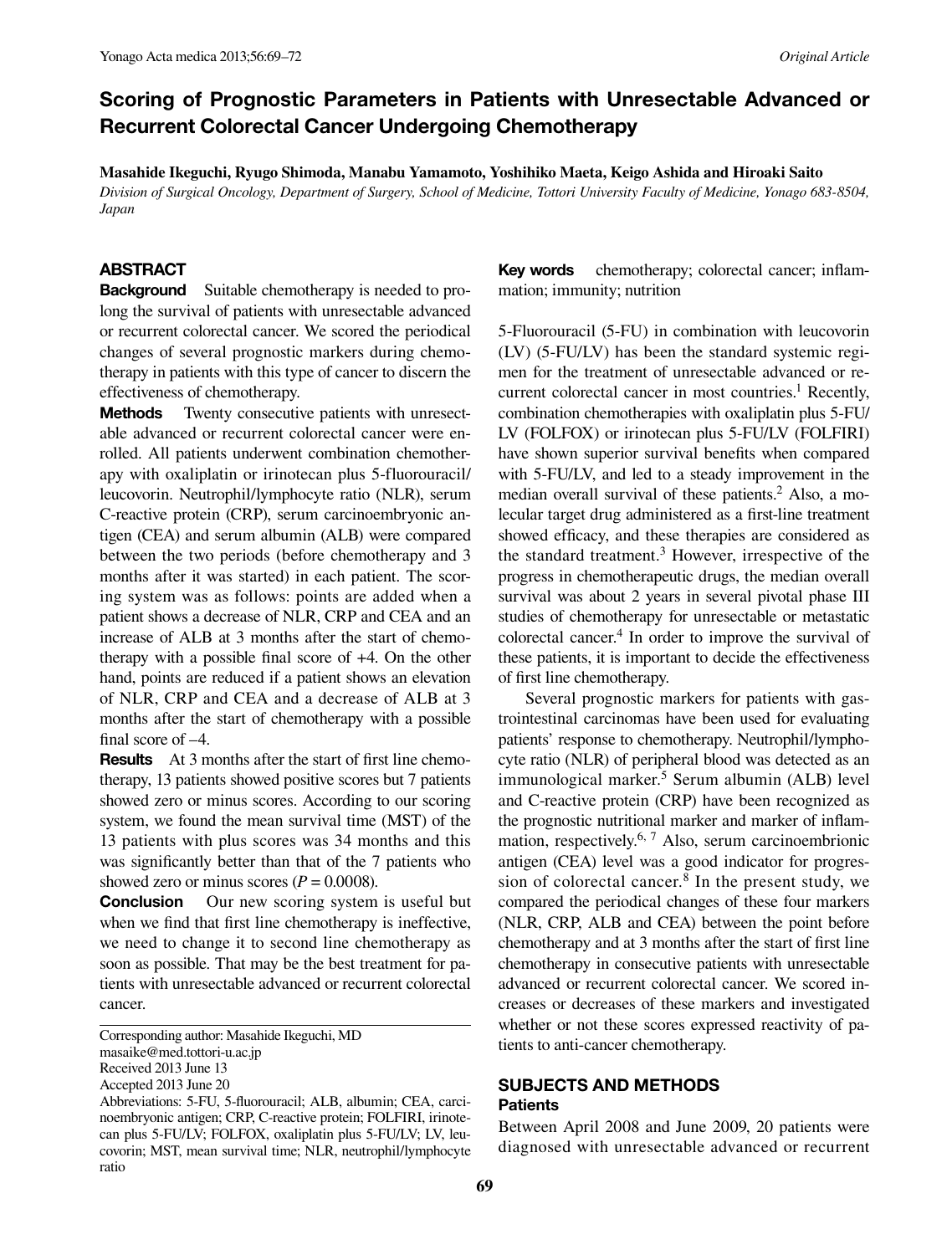## Table 1. Patients' characteristics

|                             |                       | Patients  |
|-----------------------------|-----------------------|-----------|
| Number                      |                       | 20        |
| Age, mean (SD), yr          |                       | 70.5(7.9) |
| Male/female                 |                       | 13/7      |
| ECOG: PS 0/1                |                       | 9/11      |
| Tumor: primary/recurrent    |                       | 9/11      |
| Primary tumor: colon/rectum |                       | 13/7      |
| Site of metastasis          | Liver                 | 9         |
|                             | Lung                  | 4         |
|                             | Peritoneum            | 5         |
|                             | Lymph node            | 2         |
| First line chemotherapy     | <b>FOLFOX/FOLFIRI</b> | 15/5      |
|                             | Bevacizumab plus      | 12.       |

ECOG: PS, Eastern Cooperative Oncology Group performance status; FOLFIRI, irinotecan plus 5-fluorouracil/ leucovorin; FOLFOX, oxaliplatin plus 5-5-fluorouracil/leucovorin.

colorectal cancer and were scheduled to undergo FOLFOX or FOLFIRI chemotherapy in our hospital. The Eastern Cooperative Oncology Group performance status of these patients was 0 or 1, and they had adequate bone marrow (platelet count > 100,000/L, white blood cell count > 4000/L, granulocyte count > 1500/ L, haemoglobin > 10.0 mg/dL), renal (serum creatinine  $< 2.0$  mg/dL), and hepatic (serum bilirubin  $< 2.0$  mg/dL) functions. Fifteen patients underwent FOLFOX treatment, but 5 patients wanted FOLFIRI treatment instead. Bevacizumab was administered to 12 patients (FOLFOX, 9 patients and FOLFIRI, 3 patients). The Ethics Committee of Tottori University (approval number 1223) approved this study in 2008. Informed consent was obtained from all 20 patients. They were followed up until April 2013 and their details are shown in Table 1.

### Blood samples

Blood samples were taken from each patient before start of the first line chemotherapy and at 3 months after the start of chemotherapy. NLR, serum ALB, CRP and CEA levels were compared between the two periods.

### Scoring system

At 3 months after the start of chemotherapy, the NLR, CRP, CEA and ALB levels were compared with those of before chemotherapy in each patient. Scoring was as follows: decreased NLR, +1; increased NLR, –1; decreased CRP, +1; increased CRP, –1; decreased CEA, +1; increased CEA, –1; increased ALB, +1; decreased ALB, –1. In cases with a decrease of NLR, CRP and CEA and with an elevation of ALB at 3 months after the start of chemotherapy, we gave a score of +4. On the other hand, when we found cases with an elevation of

NLR, CRP and CEA and with a decrease of ALB at 3 months after the start of chemotherapy, we gave a –4. If the patient showed a decrease of NLR and CRP, and an increase of CEA and ALB at 3 months after the start of chemotherapy, his final score was +2. A "0 score" was given when we found equal levels of NLR, CRP, CEA and ALB before and after chemotherapy.

#### **Statistics**

The chi-square test for independence, Fisher's exact probability test, and the Mann-Whitney *U* test were used to compare the differences between the two parameters. Spearman's rank correlation coefficient was used to assess the correlation between the two parameters. Survival rates of the two groups were estimated by the Kaplan-Meier method, and the statistical differences between survival curves were examined by the log-rank test. A *P* value of < 0.05 was regarded as statistically significant.

# RESULTS

All patients were followed up at our hospital. The median follow-up period of the 20 patients was 28.3 months (range, 5–63 months). During the follow-up period, 17 patients died due to disease progression. The mean pretreatment levels of NLR, CRP, CEA and ALB were 2.7, 1.1 mg/dL, 237.7 ng/mL and 3.8 g/dL. And the mean post-treatment levels were 2.0, 0.9 mg/dL, 153.6 ng/mL and 3.7 g/dL each. At 3 months after the start of first line chemotherapy, decreased NLR was detected in 14, decreased CRP was detected in 15, decreased CEA was detected in 15, and increased ALB was detected in 8 patients.

 According to our scoring system, we found that 6 were +4, 2 were +3, 3 were +2 and 2 patients were  $+1$ . However, 3 were 0 and 4 patients were  $-4$  and  $-3$ . The mean survival time (MST) of 13 patients with plus



**Fig. 1.** The survival curve of 13 patients with plus scores (solid line) is significantly better than that of 7 patients with minus or zero scores (dotted line). The difference is statistically significant  $(P = 0.0008)$ .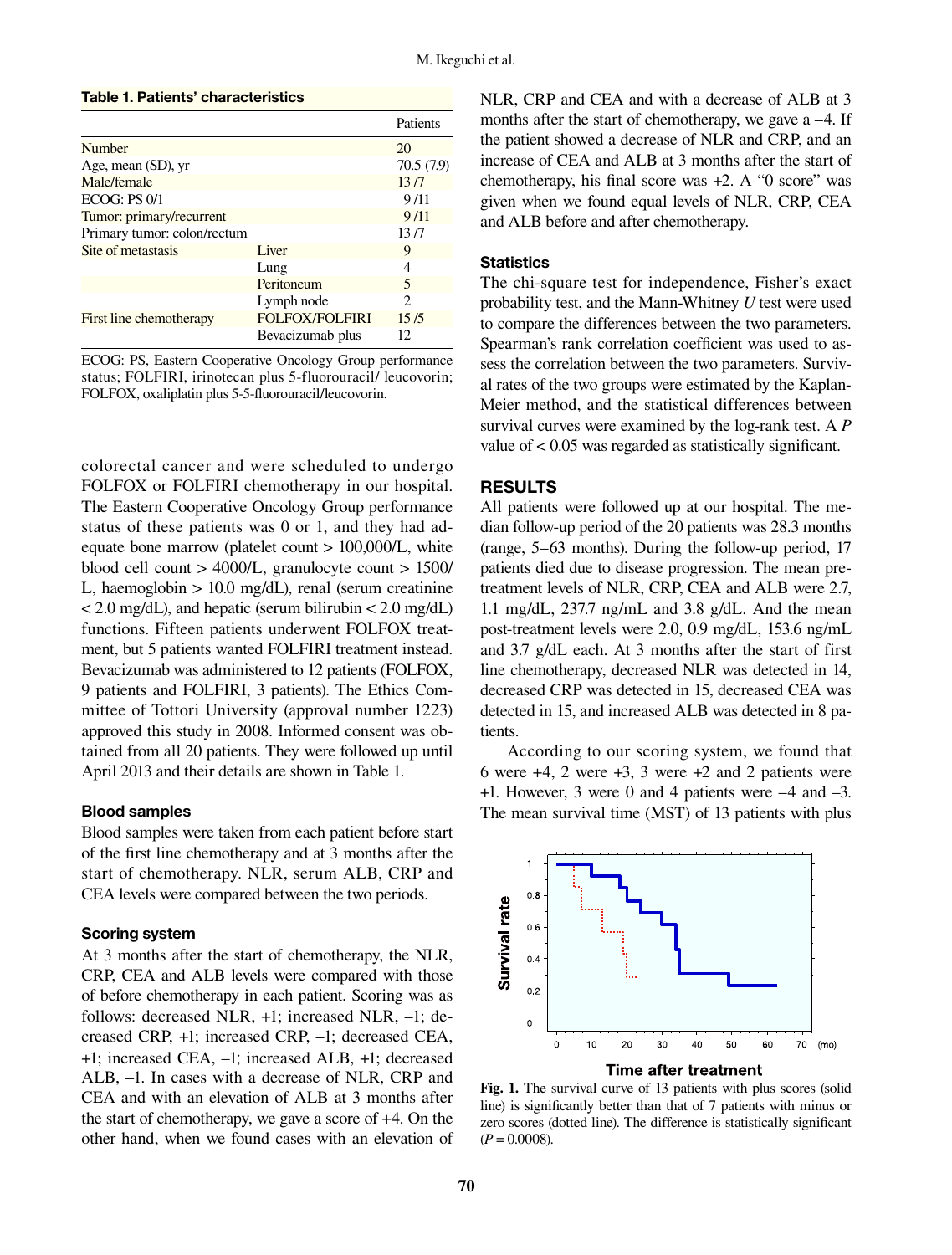

**Fig. 2.** There is a significantly positive correlation between CEA decreasing ratios (X axis) and NLR decreasing ratios (Y axis,  $\rho =$ 0.651, *P* = 0.0046). CEA, carcinoembryonic antigen; NLR, neutrophil/lymphocyte ratio.

scores was 34 months and this was significantly better than that of the 7 patients who showed zero or minus (19 months, Fig. 1,  $P = 0.0008$ .

We calculated the decrease ratio  $[$ (pre – post)/pre  $\times$ 100%] of NLR, CRP and CEA in each case and calculated the increase ratio  $[(post - pre)/pre \times 100\%]$  of ALB in each case. We found strong correlations among these ratios [NLR and CRP:  $\rho = 0.615$ ,  $P = 0.0073$ ; NLR and CEA:  $ρ = 0.651$ ,  $P = 0.0046$  (Fig. 2); NLR and ALB:  $ρ =$ 0.59,  $P = 0.0102$ ; CRP and CEA:  $\rho = 0.497$ ,  $P = 0.0303$ ; CRP and ALB:  $\rho = 0.614$ ,  $P = 0.0075$  and CEA and ALB:  $\rho = 0.483$ ,  $P = 0.0354$ .

 We investigated the prognostic strength of each parameter. Then, we divided the patients into two subgroups according to the median levels of each parameter. Table 2 shows that the CEA decrease ratio was a good parameter of prognosis of patients with unresectable advanced or recurrent colorectal cancer undergoing chemotherapy.

## **DISCUSSION**

For patients with unresectable advanced or recurrent colorectal cancer, it is important to continue effective chemotherapy for as long as possible. FOLFOX or FOLFOX plus bevacizumab has been recognized as a good first line chemotherapy for these patients, $9$  but in cases where first line chemotherapy is ineffective, we should change the treatment to second line chemotherapy as soon as possible. To find out whether first line chemotherapy is effective or not, we looked for suitable markers. Another point is that several parameters have been reported as useful markers to determine the effectiveness of chemotherapeutic drugs in advanced colorectal cancer.<sup>10, 11, 12</sup> But when we use these markers, we need to do special immunostaining of resected specimens or bioptic samples, or we need to check the periodical changes of tumors by using an imaging analyzer. These methods may be useful, but it will take lots of time and money and/or require special techniques to perform these methods.

 It is well known that circulating lymphocytes play an important immunological role in various carcinomas.13, 14 In addition, a strong correlation between cancer progression and lymphopaenia was detected in patients with clear cell renal carcinoma.14, 15 Lissoni et al. reported that independently of tumor histotype and chemotherapeutic regimen, lymphocytosis occurred in patients who achieved an objective tumor regression in response to chemotherapy, and the mean lymphocyte count observed at the end of the chemotherapeutic treatment was significantly higher than that seen before the onset of treatment.<sup>16</sup> They added that the mean lymphocyte count decreased with chemotherapy in patients with tumor progression. Based on this finding, we invented a new scoring system using NLR, CRP, CEA and ALB to decide the effectiveness of first line chemotherapy. This system is very simple and we can use this system without special techniques.

 Even though the total number of our investigated cases was small, we found that this scoring system accurately predicted the prognosis of patients with unresectable advanced or recurrent colorectal cancer during chemotherapy in our study. Specifically, CEA should be a good indicator of tumor progression, but many colorectal tumors that did not express CEA elevation according to the tumor progression have been reported.<sup>17, 18</sup> In such cases, peripheral lymphocytes counts, CRP and serum ALB should be good indicators. In this paper, we discuss the usefulness of a scoring system as a parameter

| Table 2. Prognostic analysis of 20 patients |  |  |  |  |  |
|---------------------------------------------|--|--|--|--|--|
|---------------------------------------------|--|--|--|--|--|

|                           | Median<br>(%) |      | n  | MST<br>(mo) | P      |
|---------------------------|---------------|------|----|-------------|--------|
|                           |               | High | 10 | 34          |        |
| NLR decrease ratio        | 34.3          |      |    |             | 0.3069 |
|                           |               | Low  | 10 | 19          |        |
|                           |               | High | 10 | 24          |        |
| <b>CRP</b> decrease ratio | 34.9          |      |    |             | 0.9685 |
|                           |               | Low  | 10 | 20          |        |
|                           |               | High | 10 | 34          |        |
| CEA decrease ratio        | 47.4          |      |    |             | 0.0119 |
|                           |               | Low  | 10 | 19          |        |
|                           |               | High | 10 | 30          |        |
| ALB increase ratio        | $-2.5$        |      |    |             | 0.3873 |
|                           |               | Low  | 10 | 23          |        |

ALB, albumin; CEA, carcinoembryonic antigen; CRP, C-reactive protein; MST, mean survival time; NLR, neutrophil/lymphocyte ratio.